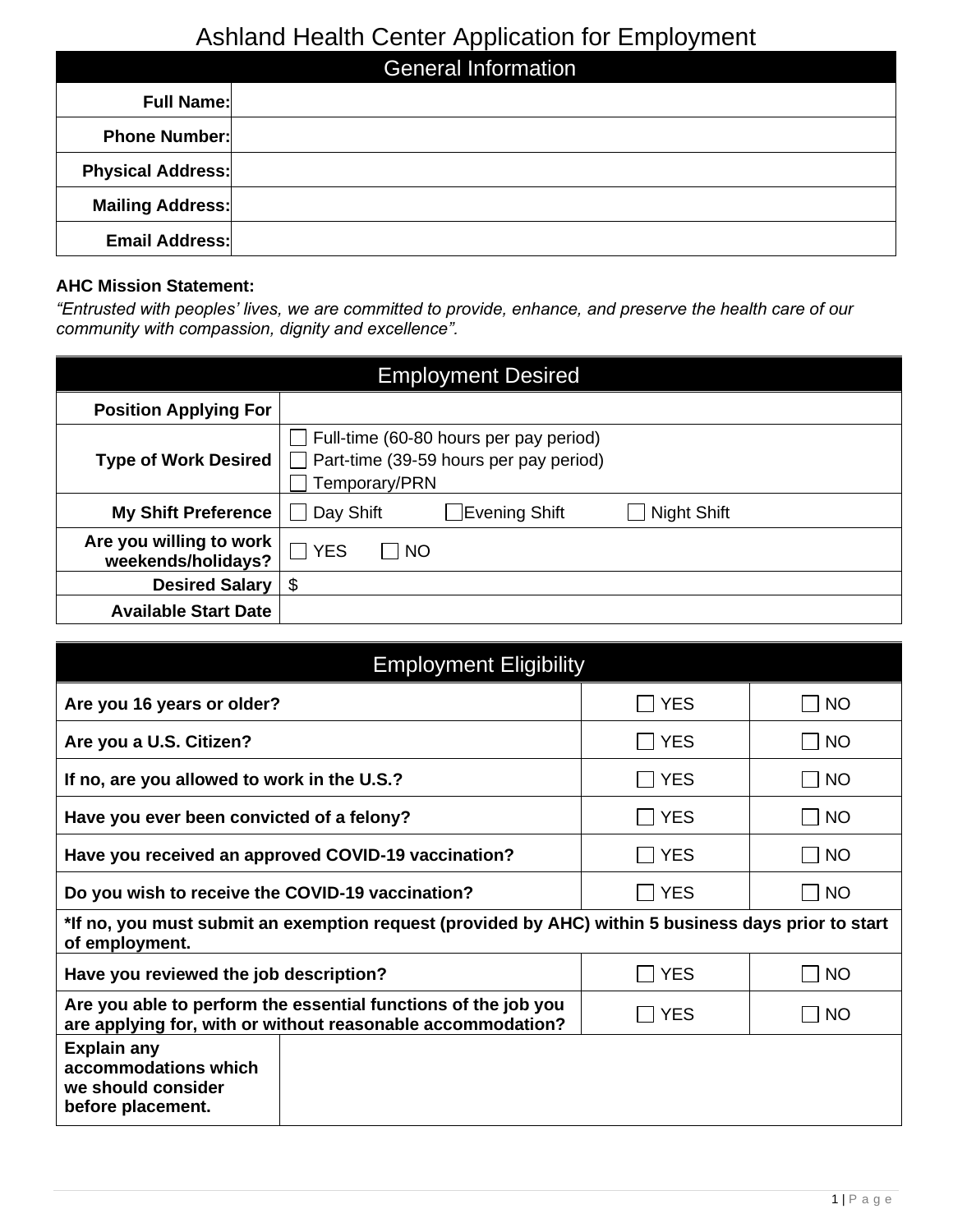# Ashland Health Center Application for Employment

|                               |                       | <b>Education</b> |                  |               |
|-------------------------------|-----------------------|------------------|------------------|---------------|
|                               | <b>Name of School</b> | Year(s)          | Did you graduate | <b>Degree</b> |
| <b>High School</b><br>or GED: |                       |                  |                  |               |
| College:                      |                       |                  |                  |               |
| Other:                        |                       |                  |                  |               |

| <b>Occupational License,</b><br><b>Certificate or Registration</b> | <b>Number</b> | <b>Issued by</b> | <b>Expiration Date</b> |
|--------------------------------------------------------------------|---------------|------------------|------------------------|
|                                                                    |               |                  |                        |
|                                                                    |               |                  |                        |
|                                                                    |               |                  |                        |

| <b>Work Experience</b>                                                                 |       |           |
|----------------------------------------------------------------------------------------|-------|-----------|
| Are you currently in a contract with a healthcare<br>organization or recruitment firm? | ∏ YES | <b>NO</b> |
| If yes with who?                                                                       |       |           |
| When does your contract end?                                                           |       |           |

| Employer #1:            | <b>Phone Number:</b>                   |    |
|-------------------------|----------------------------------------|----|
| <b>Job Title:</b>       | <b>Start Date:</b><br><b>End Date:</b> |    |
| <b>Supervisor:</b>      | <b>Salary</b>                          | \$ |
| <b>Specific Duties:</b> |                                        |    |

| Employer #2:            | <b>Phone Number:</b> |    |
|-------------------------|----------------------|----|
|                         | <b>Start Date:</b>   |    |
| <b>Job Title:</b>       | <b>End Date:</b>     |    |
| <b>Supervisor:</b>      | <b>Salary</b>        | \$ |
| <b>Specific Duties:</b> |                      |    |
|                         |                      |    |

| Employer #3:            | <b>Phone Number:</b>                   |      |
|-------------------------|----------------------------------------|------|
| <b>Job Title:</b>       | <b>Start Date:</b><br><b>End Date:</b> |      |
| <b>Supervisor:</b>      | <b>Salary</b>                          | - \$ |
| <b>Specific Duties:</b> |                                        |      |